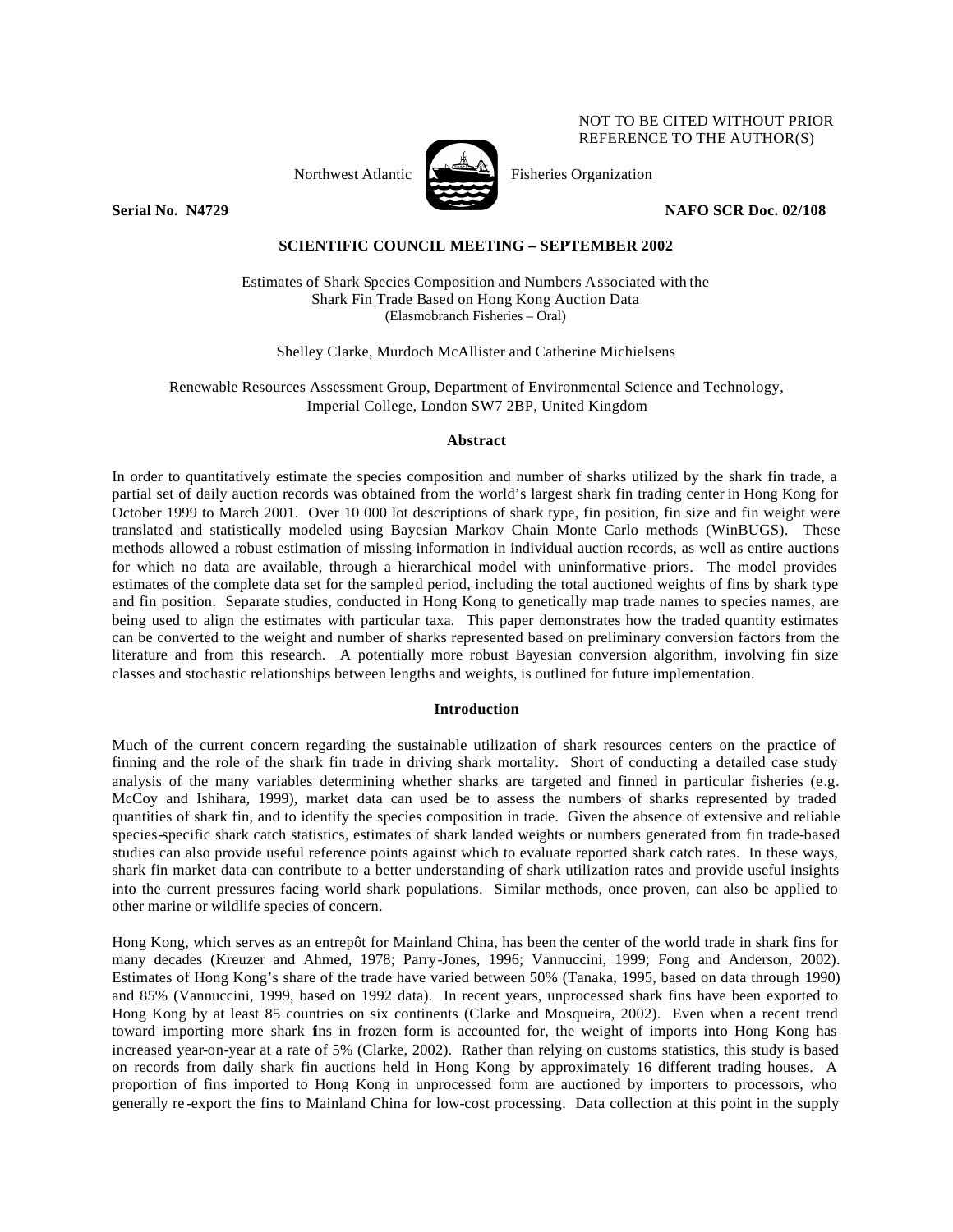chain allows fins to be characterized by shark type, fin type and fin size. Since this market draws large quantities of shark fins from all over the world, detailed characterization of this market can be extrapolated, with appropriate caveats, to depict the global trade.

This paper describes a probabilistic (Bayesian) approach to modeling shark fin auction data and demonstrates how these can be used to derive estimates of total traded fin weights and shark numbers. Although Bayesian statistics are computationally more demanding than frequentist analogs, their use in fishery stock assessment is steadily gaining momentum (Punt and Hilborn, 1997; McAllister and Kirkwood, 1998; McAllister *et al*, 2001). Bayesian methods allow parameters to be treated as random variables rather than as fixed values and thus explicitly account for uncertainty in the statistical modeling, as well as provide a more intuitively obvious interpretation of resulting probabilities. This application of probabilistic statistics involves prediction and filling of missing trade data, resulting in more reliable estimates and probability intervals.

#### **Materials and Methods**

Shark fins auctioned in Hong Kong are organized into lots which are described on sheets distributed to all participating bidders. Each sheet lists the name of the trading house, the date, the type of fin (by trade name (some of which are loosely species-specific), size and position), and the number of bags in each lot. These records are usually annotated after the auction by official record keepers to show the weight and official selling price of each lot. Since the records do not provide information about the source location of the fins, it is not possible to draw any conclusions about the country or ocean of origin from these records. Sheets from 148 auctions were obtained spanning the period October 1999 to February 2001, representing a subset of all auctions held. Lot descriptions, weights and prices were translated and transcribed into an Excel database for all 10 669 lots. In addition, a calendar showing the name of the trading houses holding auctions between October 1999 and March 2001 was compiled in order to identify missing auction records. During this period a total of 513 auctions were held, approximately 29% of which were observed.

Statistical models were developed to address two key deficiencies in the data set: filling of missing lot weights for a small number of trading houses which refuse to disclose this information, and filling of auctioned quantities for dates on which no records were available. Models were formulated using WinBUGS (Bayesian inference Using Gibbs Sampling) software (<http://www.mrc> -bsu.cam.ac.uk/bugs) employing a hierarchical modeling approach (Gelman *et al*., 1995).

Although fin lots were described on the sheets using more than 50 different market categories for shark type, this analysis focused on eleven common categories plus one additional category for all other fins. The eleven categories were chosen to complement a parallel study mapping these categories to particular species or genera using DNA polymerase chain reaction techniques (Shivji *et al.,* 2002; Clarke *et al*., in prep). Trade category-taxonomic matches currently undergoing testing are shown in Table 1. Traders often record the fin position for each lot, particularly when the market value of the fins depends not only on the type of shark but also on the body position of the fin. The three most commonly recorded fin positions are dorsal, pectoral, and lower caudal, but other fin positions such as anal, upper caudal, and second dorsal, are also observed. In this analysis, only the three most common fin positions were modeled separately. All other fin positions, including large numbers of lots of unspecified fins, were grouped into an "other" category.

The aim of Model A was to use the relationship between the number of bags in the lot and the lot weight for those records where both data were dis closed, to predict the lot weight for records that only revealed the number of bags in the lot (Fig. 1). The relationship was estimated for each shark type and fin type on a per auction basis, using average number of bags and average lot weight in a given auction as the estimation parameters, to reduce the effects of outlier lots. All observations where average number of bags and average lot weight were zero were removed to avoid biasing the relationship. Plots of average lot weight versus average number of bags per lot indicated a linear equation of the form,  $y = mx + b$ , where *y* is the average lot weight and *x* is the average number of bags in the lot, would be appropriate. To avoid negative *y* values, all weight data were ln transformed for model input and backtransformed for model output. The slope and intercept for each shark type/fin type combination were estimated using normally distributed, uninformative (diffuse) priors and additive effects for shark type and fin type which were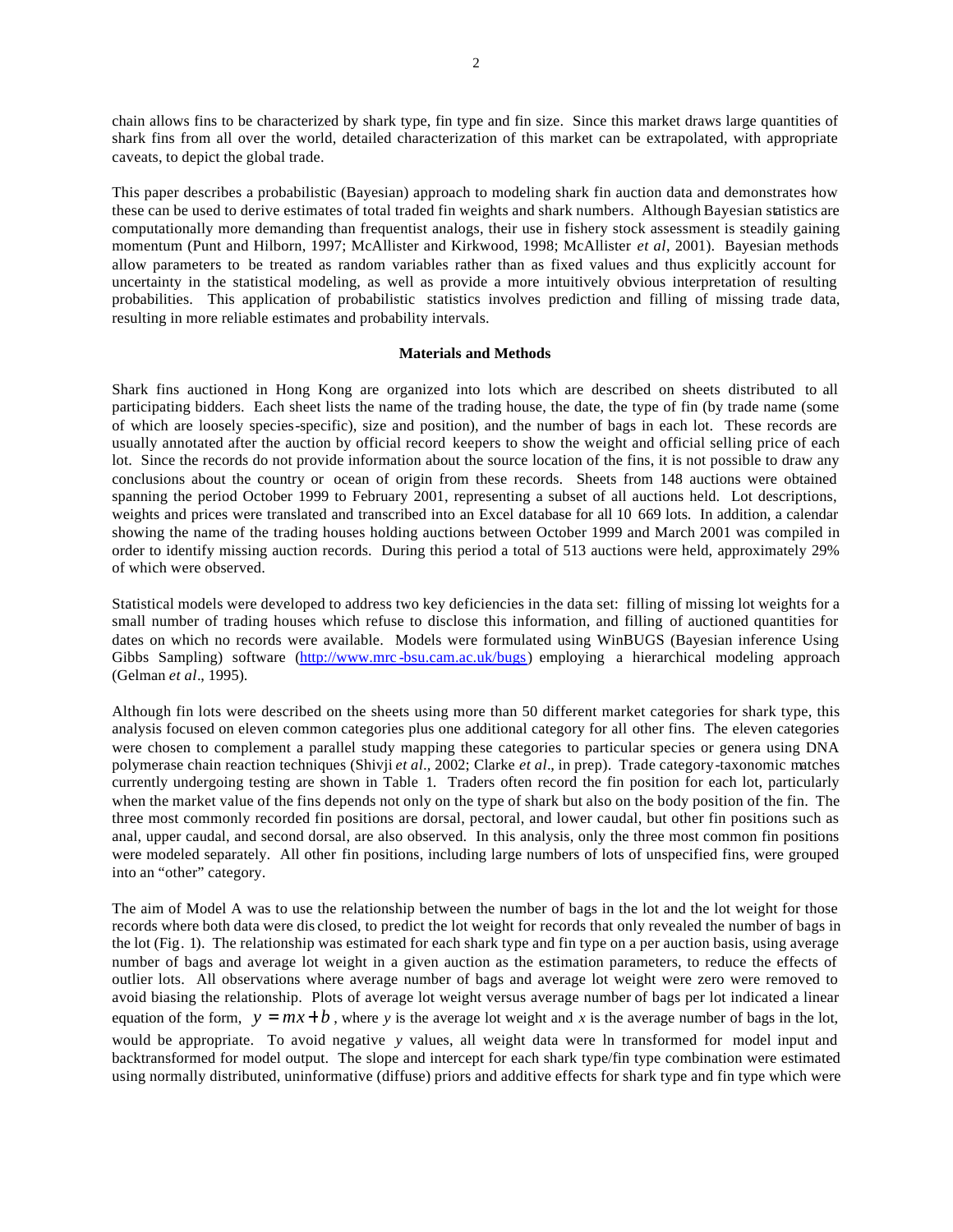also based on normally distributed, uninformative priors. The shark type and fin type effects, were constrained to sum to zero. A normally distributed error term for the regression equation was also included, ie  $y = mx + b + e$ .

The model estimates a base slope and intercept for all observed shark type/fin type combinations in aggregate as well as separate additive effects (or offsets) for each shark type/fin type individually. The shark typeand fin type- specific slope and intercept are used to predict the average lot weight for that combination. In the final step, the average lot weight is multiplied by the observed number of lots of that combination in each auction to provide a total auction weight for the combination. Although the prior probability distributions (priors) are uninformative (diffuse), the data consist of 1 980 pairs (average number of bags, average lot weight per auction) of points and these exert a strong influence on the estimated slope and intercept parameters (posterior probability distributions or posteriors). Using an in-built capacity of the WinBUGS software for data filling, total auction weights are predicted for 313 auctions with missing lot weights. This result provides a complete set of traded weights for each shark type/fin type combination for every auction (i.e. observed and unobserved) to be calculated.

Model B was designed as a mixed binomial-negative binomial model using the traded weight for each shark type/fin type combination in each auction as the basis for predicting analogous traded weights in unobserved auctions. The mixed model conceptualization was motivated by plots of total auction weight by shark type/fin type combination which showed a large spike of values at zero, ie. no fins of a particular combination auctioned, and a flattened distribution with a long tail for the non-zero values. These data points were found to fit the negative binomial distribution (as given in Hilborn and Mangel, 1997) through chi square testing (p<0.01). These plots also suggested that traded weights vary by trading house, thus it was decided to use the model to predict for all combinations of shark type (12), fin type (4) and trading house (16), i.e. 768 combinations in total.

The binomial portion of Model B estimates the probability of zero traded weight, using, as in Model A, a base parameter with additive effects for shark type, fin type, trader type, and a shark type/fin type interaction term (Fig. 2). The latter is necessary in the binomial portion of the model only, and is due to the fact that some sharks' fins vary considerably in value by fin position and thus are always sorted by fin position and never left unspecified. In contrast, when an particular shark's fins are nearly equal in value regardless of fin position, the fins are frequently left unspecified during trading, resulting in a very low probability of observing a zero weight in the unspecified category. The negative binomial portion of Model B predicts the traded weight of fins when the traded weight is not zero. This portion of the model also uses base parameters and offsets for shark, fin and trader effects. In each Monte Carlo iteration of the model, the product of the binomial parameter, either 0 or 1, and the negative binomial parameter, a positive integer representing traded weight per auction, is generated for each of the 768 combinations, and a probability distribution for each of the combinations is generated.

The final step in Model B involves sampling from the distributions of the 768 combinations to fill in an array representing the auction calendar for the period October 1999 to March 2001. The array consists of the 48 shark type/fin type combinations in one dimension and a vector of the sequence in which trading houses held auctions in the other dimension. Each cell in the array can thus be either filled by an observed traded weight or mapped to one of the 768 distributions and iteratively sampled. Column totals produced through iteration provide total traded weights by shark type and fin type over the 18-month period of interest.

### **Results**

The first step in using Model A was to appropriately simplify the 12 effects terms for shark type and 4 effects terms for fin type. This step both improved the convergence efficiency of the model and increased the estimation power for those shark types with limited observations. To accomplish this, Model A was run using only shark type effects, probability intervals for each shark type effect were observed, and shark types were grouped based on similarities in the intervals. Similar model runs were undertaken to group fin type effects. Results from these initial runs indicated that for the slope parameter the number of effects for shark type could be reduced from 12 to 3, and the number of effects for fin type could be reduced from 4 to 3. For the intercept parameter, the number of shark type effects could be reduced from 12 to 4, but all 4 fin type effects needed to be retained. The full model was then run for the reduced number of effects, ie 14 rather than 32. Convergence was evaluated for all effect parameters, slopes and intercepts using several tests provided within the WinBUGS Convergence Diagnostics and Output Analysis software (CODA).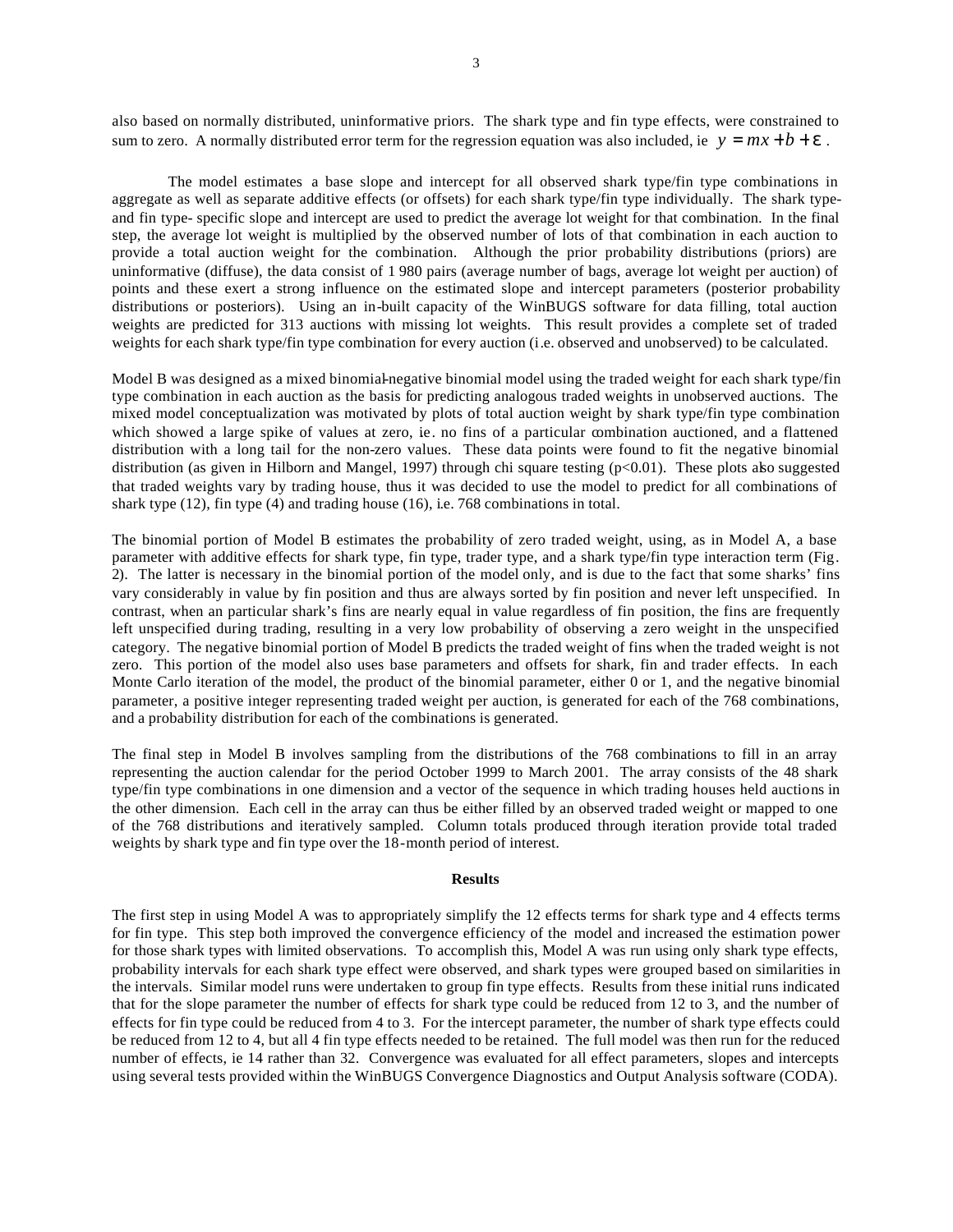A final test of Model A involved using the model to simulate data and then evaluating how well the distribution of predicted data approximates the observed data. This was implemented through posterior predictive p-values (Gelman *et al*., 1995), a measure of where in the posterior predictive distribution the observed value lies. P-values of less than 0.05 indicate a significant underprediction by the model. Of the 1 980 p-values examined only 2.4% were <0.05 and thus it was concluded that the model was sufficiently robust. Due to the log-space estimation in Model A, medians rather than means from each of the 313 predicted distributions (Fig. 3) were used as input to Model B. The use of these medians as point estimates for 313 of the 7 104 data points input to Model B tends to narrow the probability distributions resulting from Model B. The use of a unique probability distribution function for each median from Model A would be preferable and will be incorporated in future enhancements.

As with Model A, initial runs of Model B were devoted to exa mining the overlap in the probability intervals for effect terms to discern whether the number of effects to be estimated could be reduced. Model B requires effects to be assigned for two parameters in the negative binomial portion of the model and one parameter in the binomial portion. Initial results indicated that for trader type, the original 16 effects were reduced to 3 or 4 groups in both portions of the model; for fin type, the original 4 effects could be reduced to 2 groups for two of the parameters but not reduced for the other parameter; and for shark type, the original 12 effects were reduced to either 2, 3 or 4 groups. The interaction term applied only in the binomial portion of the model and was calculated for each unique combination of shark type/fin type from the reduced number of shark type and fin type groups. Convergence for all effects parameters was evaluated using CODA and adjustments were made as required to achieve convergence and improve convergence efficiency.

Evaluation of posterior predictive p-values showed that approximately 4% of the simulated data points significantly underpredicted the actual values. In order to avoid a downward bias in the final results, the predicted values for all observed data points were summed and compared to the sum of all observed data points. The predicted value sum was 91.338% of the observed sum and thus a correction factor of 1 095 was applied in the model to every predicted data point prior to the final array summation.

The results of Model B are the mean and its 95% probability interval for each shark type/fin type combination modeled (Table 2). Each value represents the summation of all observed data, and a number of samples from the predicted data distribution for each combination based on the known number of auctions held and the identity of the trader holding the auction. Nodes were included in the model to iteratively sum the traded fin weights for each shark type (i.e. all fin types combined within each shark type), and overall, to provide a mean and probability interval for each sum (Table 3). The proportion that each shark type forms of the overall traded shark fin weight was also estimated stochastically (Table 3).

These results indicate that of the individually modeled market categories of shark type, Ya Jian, thought to correspond to blue shark (*Prionace glauca*) comprises the largest distinct proportion of fins at 18.21%. The next largest proportions were Chun Chi (4.66%) composed of at least two, and probably more, species of hammerheads (*Sphyrna* spp.), and Wu Yang (4.44%), thought to correspond to silky shark (*Carcharhinus falciformis*) and other visually similar Carcharhinid fins (see Table 1). Other fins, including other distinct market categories not included in this study as well as fins which may actually belong to one of the eleven modeled categories but were described as unidentified fins on the auction sheets, comprised approximately 54% of the total traded weight of 2 916 000 catties (1 763 568 kg). The probability interval for the traded weight over the 18-month period extends from 2 748 000 to 3 094 000 catties (1 661 963 to 1 871 220 kg) representing between 1 108 and 1 247 mt per year (mean  $= 1 176$  mt).

#### **Discussion**

These results can be extrapolated to the entire quantity of shark fins transiting Hong Kong (i.e. including unauctioned fins), and to the global fin trade. Furthermore, these results can be used to estimate the numbers of sharks represented by these traded weights. For interim reference purposes only, we present simplified assumptions which can be applied to achieve rough approximations of quantities of interest. Estimation of these quantities is currently being implemented in a probabilistic framework and this work is discussed further below.

Firstly, comparison of the point estimate of annual traded weight, i.e. 1 176 mt, to the quantity of fins reported to be imported to Hong Kong in 2000 (Anon, 2001), adjusted for water content of frozen fins and double counting of fins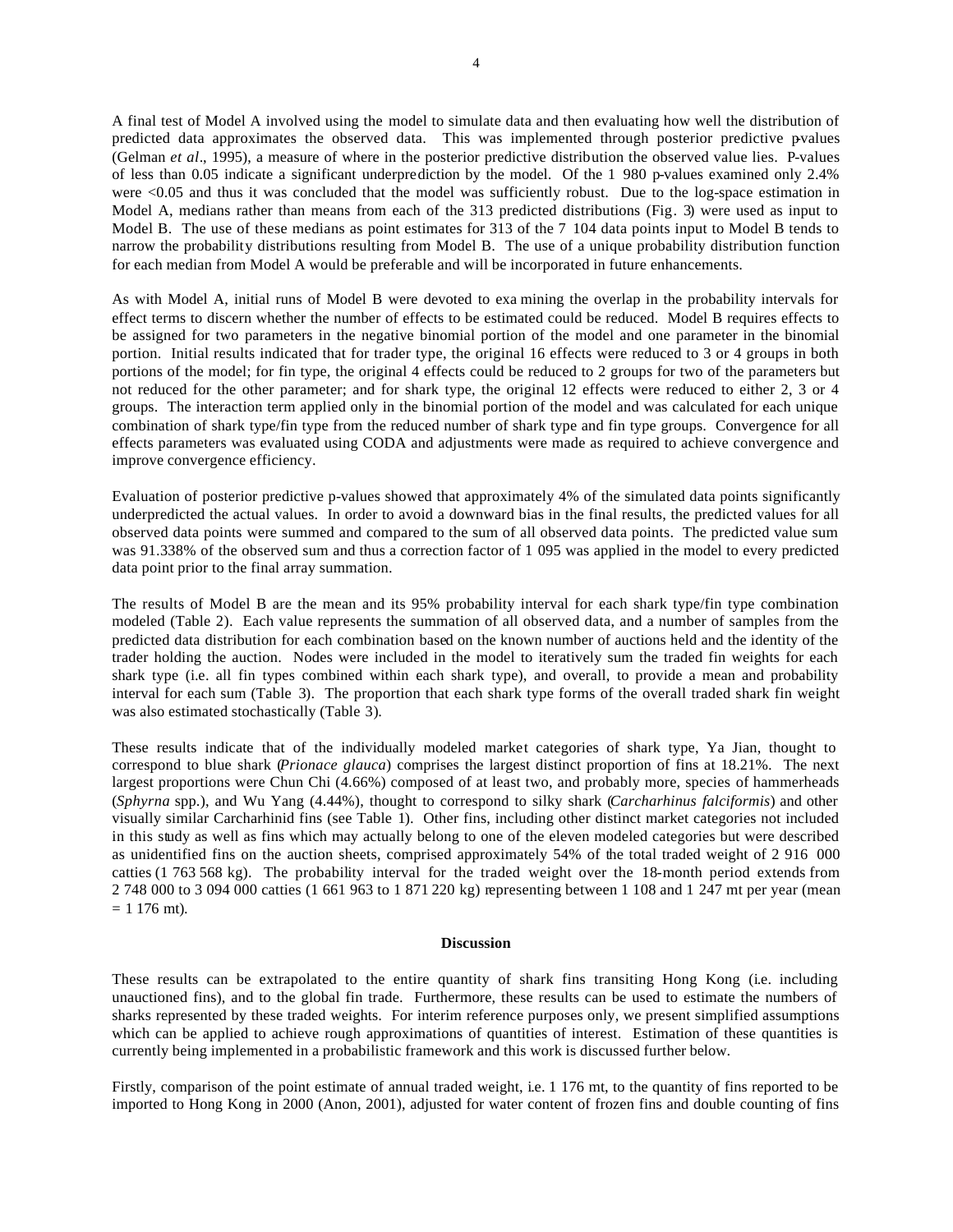re-imported from Mainland China after thawing (Clarke *et al.*, 2002), ie. 5 930 mt, suggests that the results presented in Tables 2 and 3 represent approximately 20% of the shark fins traded through Hong Kong. Since Hong Kong is believed to control about half of the world shark fin trade (Clarke, 2002), the modeling conducted for this study was performed on a sample of approximately 10% of the global market.

These figures assume that a sample drawn from auctioned fins is representative of the shark fin market as a whole. However, it is possible that auctioned fins have a potentially higher value than unauctioned fins, and that is the reason they are offered to the highest bidder on the open market. Hong Kong shark fin traders exhibit a preference for fins which contain longer, thicker and denser fin rays (Fong and Anderson, 2000; Clarke, pers obs), therefore larger fins of high value species may occur more frequently in the auction dataset. Nevertheless, many very small, poor quality shark fins have been observed at Hong Kong auctions and it is not possible to conclusively address this issue on the basis of existing information.

Another key area of concern is the number of sharks represented by traded fin weights. In order to illustrate the utility of the modeling results, simplified assumptions based conversion factors from the literature can be applied to the estimates of Ya Jian fins presented in Table 3. Preliminary genetic testing of a small sample of Ya Jian fins from the Hong Kong market (n = 12) has confirmed the species identity as blue shark (*Prionace glauca*) (Shivji *et al*., 2002), thought to be one of the most abundant and prolific of pelagic sharks (Nakano and Stevens, in prep; Smith *et al*., 1998). Two conservative assumptions are adopted from a previous study (Clarke and Mosqueira, 2002):

- Dried fin weight is 2% of total weight of the shark when landed (Rose, 1996; McCoy and Ishihara, 1999; Anderson and Ahmed, 1993); and
- Small sharks have an average weight of 20 kg and larger sharks have an average weight of 40 kg (based on various datasets including Bonfil 1994).

In addition, it is assumed that the sample from Hong Kong represents 10% of the global trade (see above). Applying these assumptions to the quantities of Ya Jian fins in Table  $\beta$  (after conversion, 214 096 kg year<sup>1</sup>), indicates that between 2.7 and 5.4 million blue sharks are represented in the shark fin trade each year.

As this estimate is based on highly simplified assumptions, the aim of ongoing research is to extend the Bayesian algorithm both within the existing models and in an additional model calculating the number of sharks represented for each shark type/fin type combination. One enhancement will involve using probability distributions, rather than point estimates, when transferring the output from Model A to Model B. In addition, another model will be developed (Model C) to convert shark- and fin-specific weights in Table 2 into the number of sharks represented. In this model, comparisons between dorsal and caudal-based estimates, where one fin per shark is contributed, are expected to show a strong similarity. Ideally, these estimates would, in turn, be nearly equivalent to 50% of the estimates based on pectoral fins, where two fins per shark are contributed.

This fin weight to shark number conversion model will incorporate market-derived data on the size distributions of each shark type/fin type combination from the auction records. For example, for Ya Jian/blue shark, as many as fifteen fin size categories from the auction sheets have been reclassified into six size ranges with each given a probabilistic distribution based on empirical data and auction observations (Clarke, unpublished data). A value from within one of these fin size ranges is then converted to a fin weight using regression coefficients estimated from the data (in total,  $n = 408$ ) for each shark type/fin type combination (Clarke, unpublished data). This probabilistically derived weight can then be divided into the appropriate estimated quantity from Table 2 to generate an estimate of the number of fins, and for each fin type, the number of sharks. Other means of converting from traded fin weights to indicators of shark catches such as total captured biomass are also being explored.

Existing market databases embody substantial uncertainties which can be only partially addressed through even the most advanced statistical modeling techniques. Therefore, trade-based assessments of the total take of fishery or wildlife species such as those described in this paper are not a substitute for effective monitoring at the point of capture or landing. Although shark catch reporting and independent monitoring requirements are increasing incrementally with time, even in the best managed fisheries they still fall far short of addressing the question of whether vulnerable shark species are being overexploited. For this reason, further development and refinement of trade-based methods should be pursued as an important complement to ongoing and improved future management systems for shark resources. In the short term, targeting monitoring efforts toward trading centers, particularly when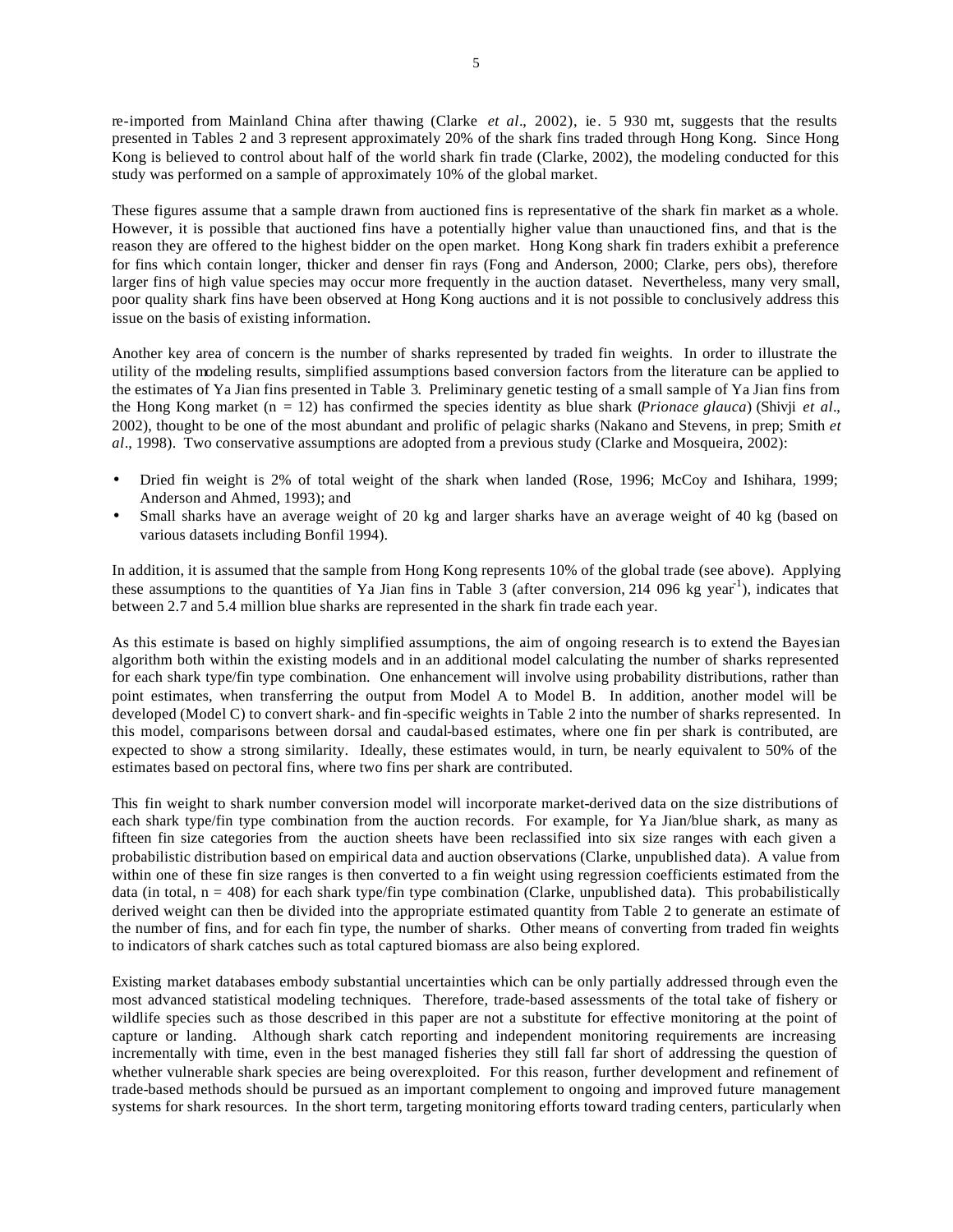major entrepôts monopolize the flow of the product from numerous locations worldwide, may be the most costeffective means of gathering a large amount of meaningful data. Obtaining accurate trade data on an ongoing basis will require the cooperation of both governments and business people, which should thus be encouraged and incentivized. Working from both the fishery and market ends of the supply chain can provide new insights for management and facilitate the sustainable utilization of shark resources.

#### **Acknowledgements**

The authors would like to thank Dr Geoff Kirkwood of RRAG, Dr Clare Marshall of the Imperial College Department of Epidemiology and Public Health, and Samu Mäntyniemi of the Finnish Game and Fisheries Research Institute for their helpful suggestions during model development. Dr Tim Hammond of CEFAS-Lowestoft kindly provided comments on this manuscript. The pioneering genetics work of Dr Mahmood Shivji and his team at the Guy Harvey Research Institute and Nova Southeastern University is also gratefully acknowledged.

#### **References**

- Anderson, R.C. and H. Ahmed (1993). The shark fisheries of the Maldives. Ministry of Fisheries and Agriculture, Republic of the Maldives and Food and Agriculture Organization of the United Nations, 73 pp.
- Anon (2001). Import, Export and Re -export Statistics by Commodity Code (2000 data). Hong Kong Census and Statistics Department, 19/F Wanchai Tower, Hong Kong Special Administration Region Government, unpublished data.
- Bonfil, R. (1994). Overview of world elasmobranch fisheries. FAO Fisheries Technical Paper 341, Food and Agriculture Organization, Rome, 119 pp.
- Clarke, S. (2002). Trade in Asian dried seafood: characterization, estimation and implications for conservation. Wildlife Conservation Society Working Paper Series, 95 pp.
- Clarke, S. and Mosqueira, I. 2002. A preliminary assessment of European participation in the shark fin trade. Proc. 4th Europ. Elasm. Assoc. Meet., Livorno (Italy), 2000. Vacchi M., La Mesa G., Serena F., & B. Séret, eds. ICRAM, ARPAT-GEA & Soc. Fr. Ichthyol, 2002: 65-72.
- Clarke, S., G. Burgess, G. Crow, D.A. Rose, M. Smith and C. Simpendorfer (2002, in prep/press). Socio-economic Importance of Elasmobranchs pp XX-XX. IN: IUCN Shark Compendium/Status Report, IUCN Shark Specialist Group, 36 Kingfisher Court, Hambridge Road, Newbury, Berkshire, RG14 5SJ, UK.
- Clarke, S., J. Magnusson, D. Abercrombie and M. Shivji (in prep). Implementation of genetics-based sampling to determine species composition of traded wildlife products: an example from the Hong Kong shark fin market. Unpublished manuscript, 18 pp.
- Fong, Q.S.W. and J.L. Anderson (2002). International shark fin markets and shark management: an integrated market preference-cohort analysis of the blacktip shark (*Carcharhinus limbatus*). Ecological Economics 40: 117-130.
- Fong, Q.S.W. and J.L. Anderson (2000). Assessment of the Hong Kong shark fin trade. INFOFISH International 1/2000: 28-32.
- Gelman, A., J.B. Carlin, H.S. Stern, and D.B. Rubin (1995). Hierarchical Models pp. 119-160 IN: Bayesian Data Analysis, Chapman and Hall, London, 526 pp.
- Hilborn, R and M. Mangel (1997). The ecological detective: confronting models with data. Monographs in Population Biology 28, Princeton University Press, Princeton, New Jersey, 315 pp.
- Kreuzer, R. and R. Ahmed (1978).Shark Utilisation and Marketing. Food and Agriculture Organization of the United Nations. Rome.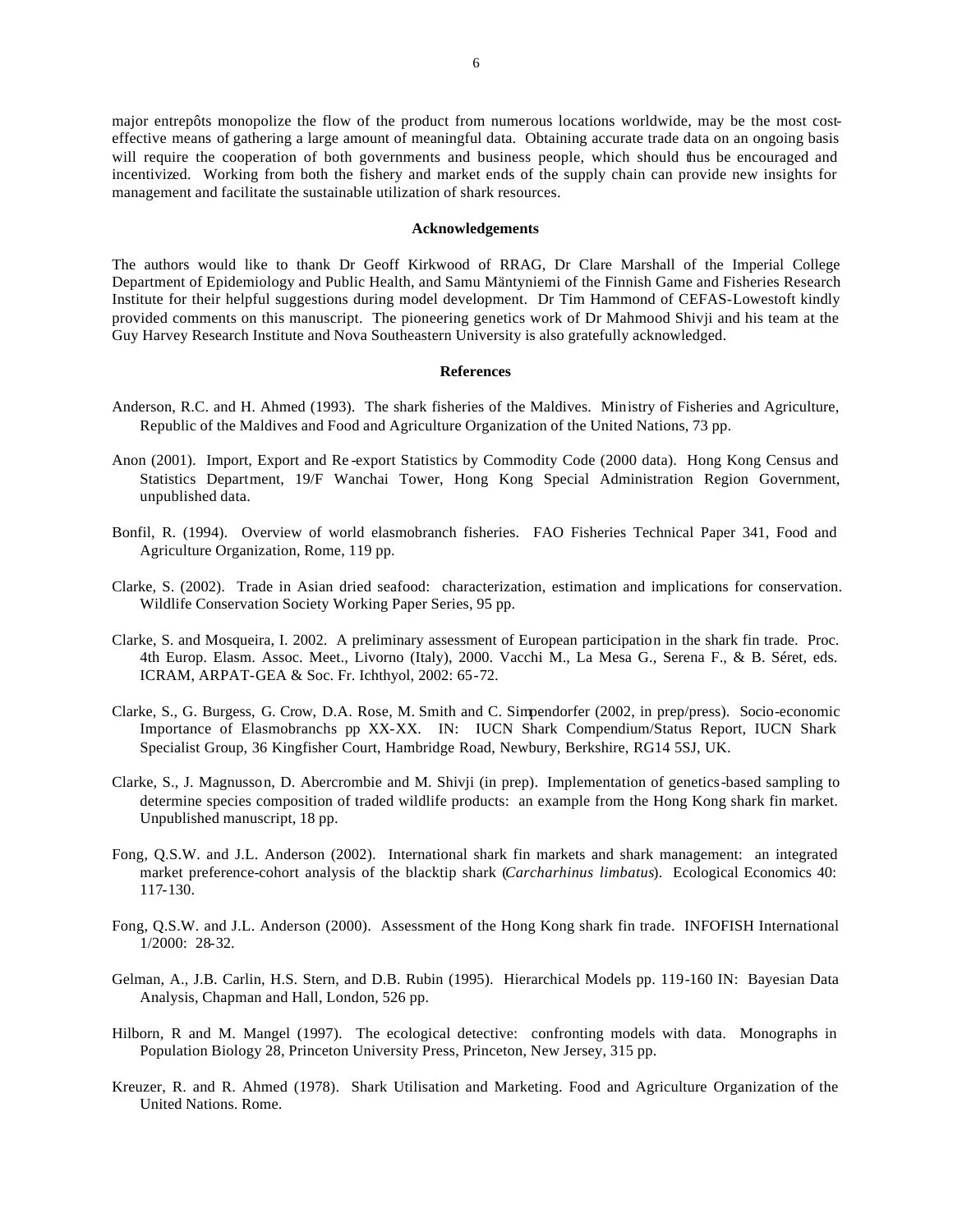- McAllister, M.K. and G.P. Kirkwood (1998). Bayesian stock assessment: a review and example application using the logistic model. ICES Journal of Marine Science 55: 1031-1060.
- McAllister, M.K., E.K. Pikitch and E.A. Babcock (2001). Using demographic methods to construct Bayesian priors for the intrinsic rate of increase in the Schaefer model and implications for stock rebuilding. Canadian Journal of Fisheries and Aquatic Sciences 58(9): 1871-1890.
- McCoy M.A & H. Ishihara (1999). The socio-economic importance of sharks in the U.S. flag areas of the western and central Pacific (Admin. Rep. AR-SWR-99-01), prepared for U.S. Department of Commerce, National Marine Fisheries Service, Southwest Region, 119 pp
- Nakano, H. and J.D. Stevens (in prep). A summary of the biology and ecology of the blue shark. 17 pp. National Research Institute of Far Seas Fisheries, 5-7-1, Orido, Shimizu, 424-8633, Japan.
- Rose, D.A. (1996). An overview of world trade in sharks and other cartilaginous fishes, TRAFFIC International, ISBN 1-85850-114-8, 106 pp.
- Parry-Jones, R. (1996). TRAFFIC report on shark fisheries and trade in Hong Kong. IN: The World Trade in Sharks: A Compendium of TRAFFIC's Regional Studies Volume 1, 455 pp
- Punt, A. and R. Hilborn (1997). Fisheries stock assessment and decision analysis: the Bayesian approach. Reviews in Fish Biology and Fisheries 7: 35-63.
- Shivji, M., S. Clarke, M. Pank, L. Natanson, N. Kohler, and M. Stanhope (2002). 'Rapid mo lecular genetic identification of body-parts from six pelagic shark species for conservation, management, and trade-monitoring' Conservation Biology 16(4): 1036-1047.
- Smith, S.E., D.W. Au and C. Snow (1998). Intrinsic rebound potentials of 26 species of Pacific sharks. Marine and Freshwater Research 49: 663-678.
- Tanaka, S. 1994. East Asian Fin Trade. Shark News No. 2, p 6
- Vannuccini, S. 1999. Shark utilization, marketing and trade. FAO Fisheries Technical Paper 389, Food and Agriculture Organization, Rome.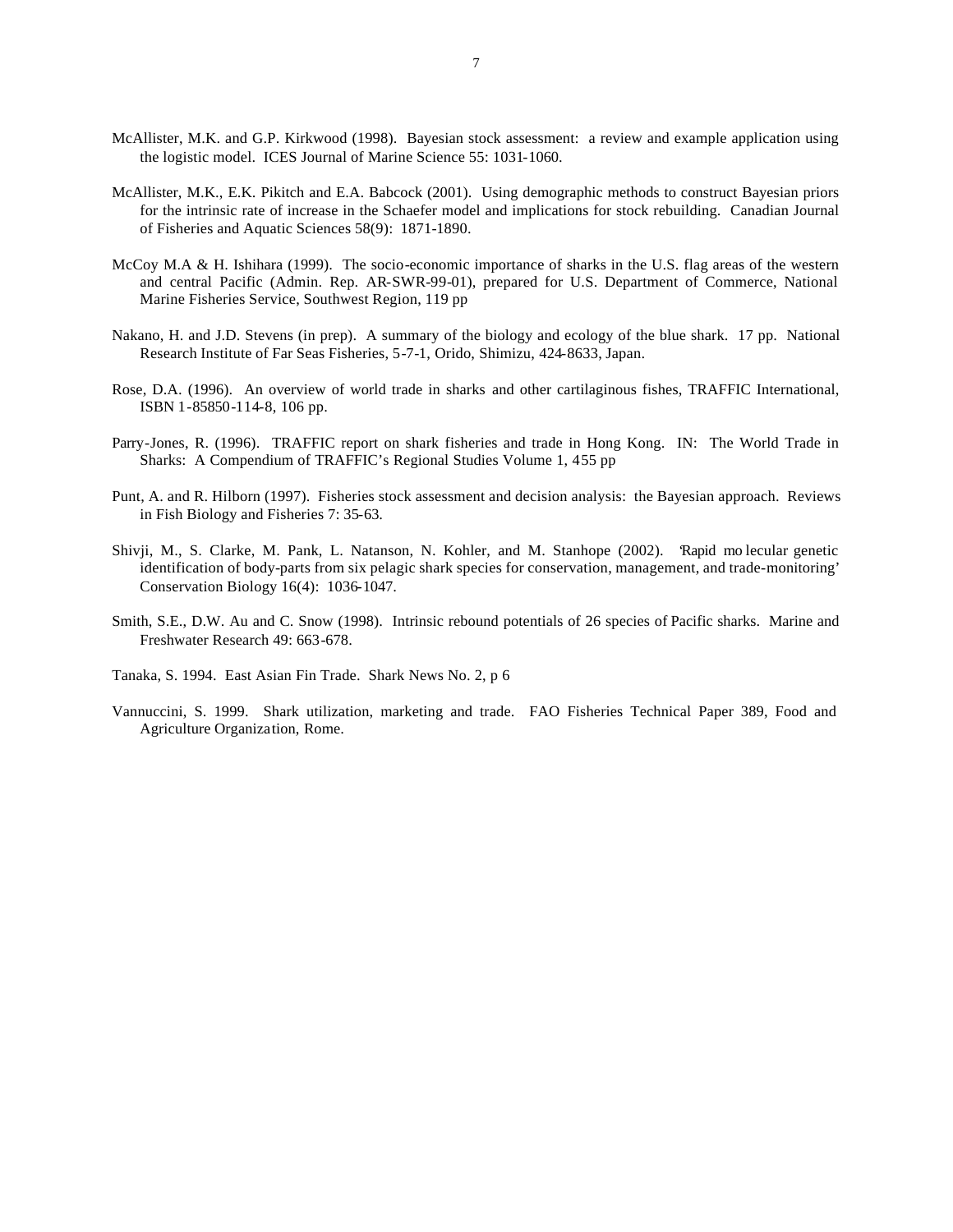| <b>Trade Name</b> | <b>Trade Name</b> | Taxa                                                    |
|-------------------|-------------------|---------------------------------------------------------|
|                   | in Chinese        |                                                         |
| Ya Jian           | $?$ ?             | Prionace glauca                                         |
| Qing Lian         | $?$ ?             | Isurus oxyrinchus or I. paucas                          |
| Wu Yang           | 2 <sub>2</sub>    | Carcharhinus falciformis, C.galapagensis,               |
|                   |                   | C. amboinensis, or C. albimarginatus                    |
| Hai Hu            | $?$ ?             | Carcharhinus obscurus                                   |
| Bai Qing          | 2 <sub>2</sub>    | Carcharhinus plumbeus                                   |
| Ruan Sha          | 2 <sub>2</sub>    | Galeocerdo cuvier                                       |
| Chun Chi          | $\% \oplus$       | Sphyrna zygaena, S. lewini, S. mokarran or Sphyrna spp. |
| Gu Pian           | $?$ ?             | Sphyrna mokarran or Sphyrna spp.                        |
| Wu Gu             | $?$ ?             | Alopias spp. or Isurus paucus                           |
| Sha Qing          | $?$ ?             | Carcharhinus leucas or Carcharhinus spp.                |
| Liu Oiu           | 2 <sub>2</sub>    | Carcharhinus longimanus                                 |

Table I. Hypothesized matches between trade names used in the Hong Kong shark fin market and scientific taxa. Detailed testing and verification of these matches is the subject of a parallel study (Shivji *et al*., 2002; Clarke *et al*., in prep).

| Table II. | Estimates of total traded shark fin weight by shark type (trader's nomenclature) and fin type for Hong Kong auctions         |
|-----------|------------------------------------------------------------------------------------------------------------------------------|
|           | held from October 1999 through March 2001 (figures in the Chinese unit of catties: $1 \text{ catty} = 0.60479 \text{ kg}$ ). |

| Trader's         | <b>Dorsal Fins</b>              | <b>Caudal Fins</b>              | <b>Pectoral Fins</b>                                           | <b>Unidentified Fins</b>        |
|------------------|---------------------------------|---------------------------------|----------------------------------------------------------------|---------------------------------|
| <b>Market</b>    | mean                            | mean                            | mean                                                           | mean                            |
| Category         | (95%<br>probability             | (95%<br>probability             | (95%<br>probability                                            | (95%<br>probability             |
|                  | interval)                       | interval)                       | interval)                                                      | interval)                       |
| Ya Jian          | 100.900                         | 84.640                          | 339,900                                                        | 5,465                           |
|                  | $(83,880 \text{ to } 120,000)$  | $(67,440 \text{ to } 104,300)$  | $(293,500 \text{ to } 392,700)$                                | $(179 \text{ to } 16,590)$      |
| <b>Qing Lian</b> | 18.960                          | 20.540                          | 53,230                                                         | 1.154                           |
|                  | $(15,510 \text{ to } 22,670)$   | $(17,300 \text{ to } 24,170)$   | $(44,120 \text{ to } 63,460)$                                  | (0 to 3,470)                    |
| Wu Yang          | 24.390                          | 24,020                          | 79.490                                                         | 1.383                           |
|                  | $(21,010 \text{ to } 28,220)$   | $(20,600 \text{ to } 27,880)$   | $(70,460 \text{ to } 89,590)$                                  | $(247 \text{ to } 3,634)$       |
| Hai Hu           | 9.966                           | 9.451                           | 29.380                                                         | 857                             |
|                  | $(8,118 \text{ to } 12,140)$    | $(7,528 \text{ to } 11,690)$    | $(24,590 \text{ to } 34,810)$                                  | $(259 \text{ to } 2045)$        |
| Bai Qing         | 14,260                          | 10.990                          | 28,770<br>42.110                                               |                                 |
|                  | $(11,550 \text{ to } 17,350)$   | $(8,243 \text{ to } 14,100)$    | $(21,530 \text{ to } 37,070)$<br>$(32,700 \text{ to } 52,810)$ |                                 |
| Ruan Sha         | 933                             | 776                             | 2.570                                                          | 277                             |
|                  | $(557 \text{ to } 1,455)$       | $(409 \text{ to } 1,308)$       | $(1,573 \text{ to } 3,967)$<br>$(32 \text{ to } 954)$          |                                 |
| Chun Chi         | 16.510                          | 16.060                          | 38,790<br>64.450                                               |                                 |
|                  | $(13,770 \text{ to } 19,700)$   | $(13,400 \text{ to } 19,280)$   | $(31,440 \text{ to } 47,400)$                                  | $(55,210 \text{ to } 74,730)$   |
| Gu Pian          | 5,568                           | 5,293                           | 15,090<br>25,630                                               |                                 |
|                  | $(4,180 \text{ to } 7,211)$     | $(3,816 \text{ to } 6,890)$     | $(11,230 \text{ to } 19,640)$                                  | $(20,580 \text{ to } 31,620)$   |
| Wu Gu            | 19.660                          | 19.090                          | 51,230<br>2,273                                                |                                 |
|                  | $(16,310 \text{ to } 23,320)$   | $(15,690 \text{ to } 22,940)$   | $(42,170 \text{ to } 61,720)$                                  | $(1,155 \text{ to } 4,526)$     |
| Sha Qing         | 12.530                          | 9.951                           | 29.540<br>49.450                                               |                                 |
|                  | $(9,862 \text{ to } 15,490)$    | $(7,224 \text{ to } 12,980)$    | $(22,130 \text{ to } 37,890)$<br>$(39,740 \text{ to } 60,220)$ |                                 |
| Liu Qiu          | 11,820                          | 10.370                          | 605<br>31,440                                                  |                                 |
|                  | $(9,962 \text{ to } 13,950)$    | $(8,474 \text{ to } 12,520)$    | $(26,240 \text{ to } 37,070)$<br>(0 to 1, 823)                 |                                 |
| Other            | 252,100                         | 236,300                         | 562,600<br>525,100                                             |                                 |
|                  | $(228,500 \text{ to } 278,600)$ | $(212,900 \text{ to } 262,200)$ | $(457,100 \text{ to } 600,700)$                                | $(491,100 \text{ to } 642,000)$ |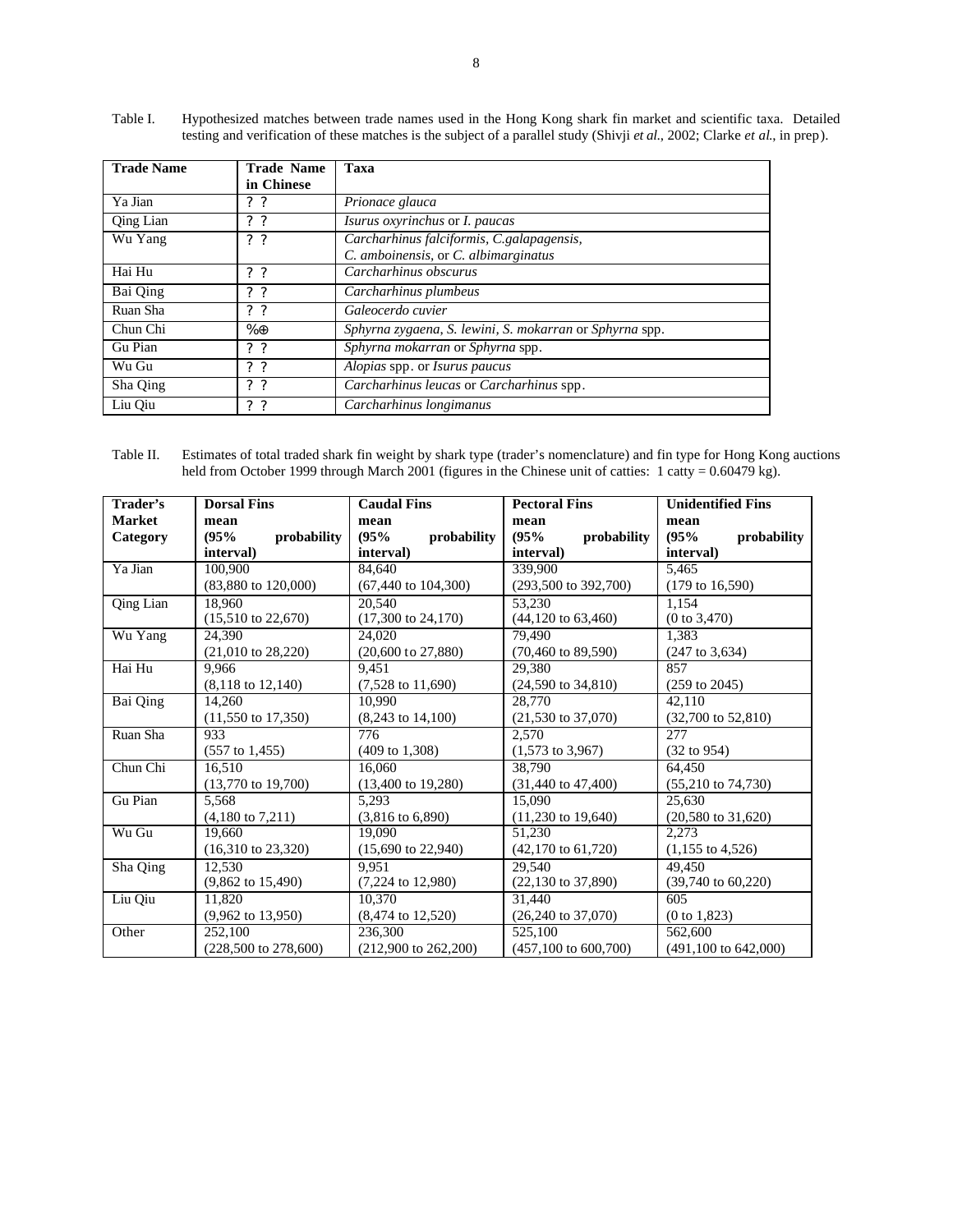Table III. Estimates of total traded shark fin weight by shark type (trader's nomenclature) and overall for Hong Kong auctions held from October 1999 through March 2001 (figures in the Chinese unit of catties: 1 catty = 0.60479 kg). All quantities have been stochastically simulated and thus individual categories may not sum to the total given in the last row.

| Trader's   |             |                              |               |                              |
|------------|-------------|------------------------------|---------------|------------------------------|
| Market     | Mean Traded | 95% Probability Interval for | Percentage of | 95% Probability Interval for |
| Category   | Weight      | Mean                         | Overall Total | Percentage of Overall Total  |
| Ya Jian    | 531,000     | 473,200 to 595,300           | 18.21         | 16.58 to 19.95               |
| Qing Lian  | 93,880      | 83,000 to 106,400            | 3.22          | 2.84 to 3.65                 |
| Wu Yang    | 129,300     | 118,400 to 141,600           | 4.44          | 4.02 to 4.89                 |
| Hai Hu     | 49,660      | 43,210 to 57,090             | 1.70          | 1.47 to 1.96                 |
| Bai Qing   | 96,140      | 82,600 to 110,700            | 3.30          | 2.84 to 3.81                 |
| Ruan Sha   | 4,556       | 3,028 to 6,627               | 0.16          | $0.10 \text{ to } 0.23$      |
| Chun Chi   | 135,800     | 121,900 to 151,400           | 4.66          | 4.17 to 5.21                 |
| Gu Pian    | 51,580      | 43,750 to 60,340             | 1.77          | 1.50 to 2.07                 |
| Wu Gu      | 92,240      | 80,990 to 105,000            | 3.16          | 2.76 to 3.60                 |
| Sha Qing   | 101,500     | 87,880 to 116,600            | 3.48          | 3.02 to 3.99                 |
| Liu Qiu    | 54,230      | 47,670 to 61,770             | 1.86          | 1.63 to 2.12                 |
| Other      | 1,577,000   | 1,450,000 to 1,713,000       | 54.06         | 51.77 to 56.26               |
| All        | 2.916.000   | 2,748,000 to 2,914,000       | <b>NA</b>     | <b>NA</b>                    |
| Categories |             |                              |               |                              |



Fig. 1. Directed acyclic graph showing the derivation and relationships between parameters for Model A. Large rectangular boxes represent loops. Ovals represent stochastic nodes, whereas small rectangles represent deterministic nodes, such as fixed priors or data. Single lines indicate that the 'parent' node determines the 'child' node in a stochastic manner. Double lines indicate that the 'child' node is logical and therefore calculated from the 'parent' node.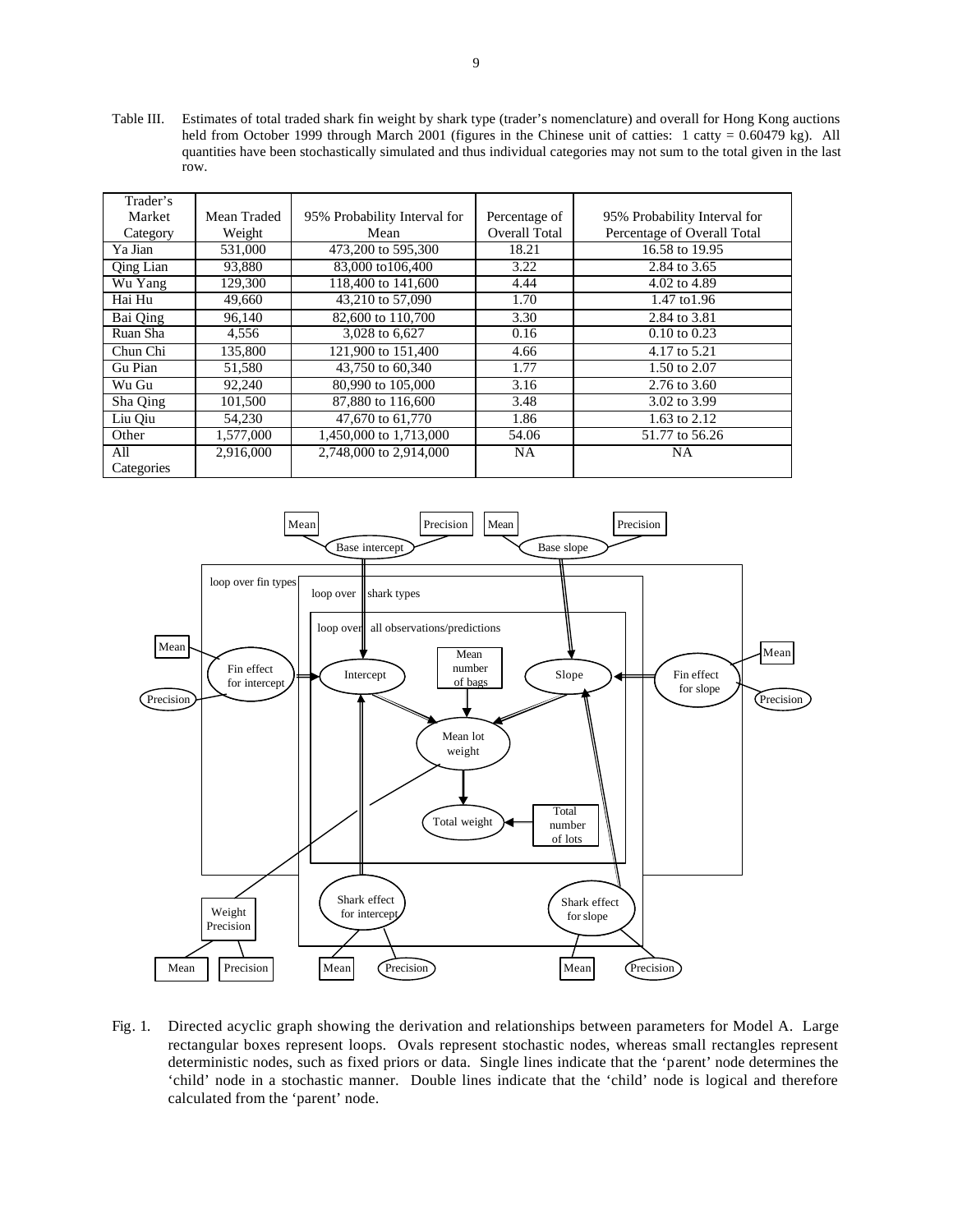

Fig. 2. Directed acyclic graph showing the derivation and relationships between parameters for Model B. Please see the Figure I caption for explanation of icons. Parameters 'r' and 'u' correspond to the gamma distribution shape and scale parameters which in turn are input as the mean of a normal distribution for 'z', the non-zero traded weight. Parameter 'g' determines the probability of observing a zero weight and is used to derive 'y', a binomial random variable. The product of 'z' and 'y', ie 'x', is the observed/predicted traded weight.